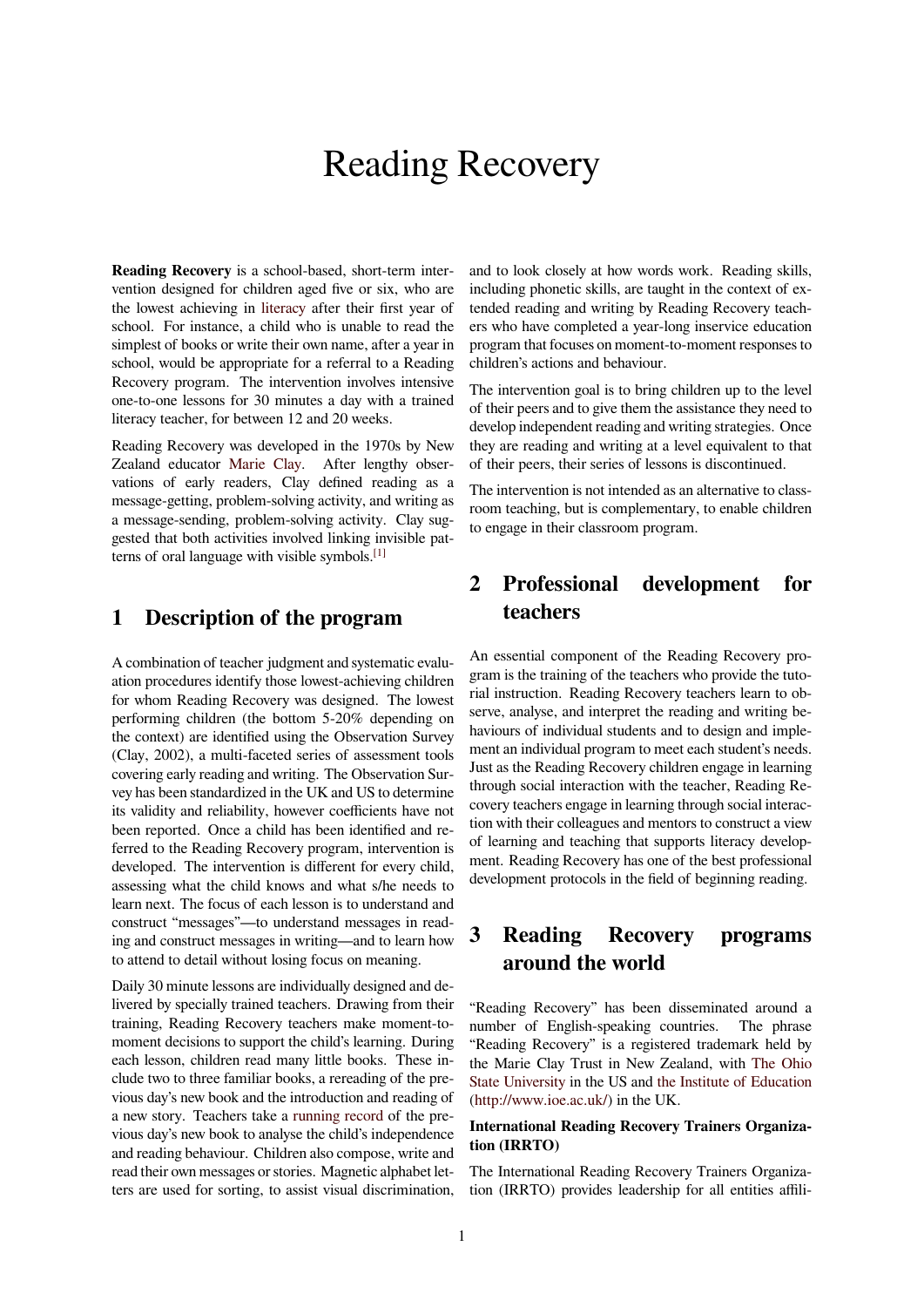ated with the Reading Recovery early literacy intervention founded by Prof. Marie M. Clay. Website: http: //irrto.us/

### **Reading Recovery New Zealand**

The National Reading Recovery Centre is located at [The](http://irrto.us/) [University](http://irrto.us/) of Auckland Faculty of Education, Epsom Campus. Website: http://www.readingrecovery.ac.nz/

#### **Reading Recovery Council of North America**

The Reading Recovery Council of North America, Inc. is a not-for-profit [association of Reading Recovery pr](http://www.readingrecovery.ac.nz/)ofessionals, advocates, and partners. It is an advocate for Reading Recovery throughout North America. Website: http://www.readingrecovery.org/

### **Institute of Education, University of London**

The International Literacy Centre (http://ilc.ioe.ac.uk/) is [located at the Institute of Educati](http://www.readingrecovery.org/)on, part of the University of London. Reading Recovery is at the International Literacy Centre's core, with its integrity applied to everything the Centre offers. There ar[e over 60 Reading R](http://ilc.ioe.ac.uk/)ecovery centres throughout the UK, Republic of Ireland and in Denmark. Website: http://www.ioe.ac.uk/

### **Canadian Institute of Reading Recovery (CIRR)**

The Reading Recovery network in Canada operates under the Canadian Institute [of Reading Recovery \(](http://www.ioe.ac.uk/)CIRR) on three levels: schools, districts, and regional divisions. The CIRR oversees and supports the operations of Reading Recovery, including training and supporting training, and upholding the Standards and Guidelines. Website: http://www.readingrecovery.org/reading\_recovery/ canada/index.asp

### **Reading Recovery in Australia**

Rea[ding Recovery operates through state and territory](http://www.readingrecovery.org/reading_recovery/canada/index.asp) [departments of e](http://www.readingrecovery.org/reading_recovery/canada/index.asp)ducation as well as catholic education offices. These comprise:

- New South Wales (http://www.curriculumsupport. education.nsw.gov.au/earlyyears/reading/index.htm)
- Victoria (http://www.education.vic.gov.au/school/ teachers/teachingresourc[es/discipline/english/Pages/](http://www.curriculumsupport.education.nsw.gov.au/earlyyears/reading/index.htm) readrecovery.aspx)
- [South Aust](http://www.curriculumsupport.education.nsw.gov.au/earlyyears/reading/index.htm)[ralia \(http://www.earlyyears.sa.edu.au/](http://www.education.vic.gov.au/school/teachers/teachingresources/discipline/english/Pages/readrecovery.aspx) pages/Programs)

[• Tasmania \(v](http://www.education.vic.gov.au/school/teachers/teachingresources/discipline/english/Pages/readrecovery.aspx)isit [http://www.curriculumsupp](http://www.education.vic.gov.au/school/teachers/teachingresources/discipline/english/Pages/readrecovery.aspx)ort. education.nsw.gov.au/earlyyears/reading\_recovery/ index.htm to be redire[cted to the appropriate person\)](http://www.earlyyears.sa.edu.au/pages/Programs)

[• Western Austra](http://www.earlyyears.sa.edu.au/pages/Programs)lia (visit http://www.curriculumsupport. education.nsw.gov.au/ea[rlyyears/reading\\_recovery/](http://www.curriculumsupport.education.nsw.gov.au/earlyyears/reading_recovery/index.htm) [index.htm](http://www.curriculumsupport.education.nsw.gov.au/earlyyears/reading_recovery/index.htm) [to be redirected to the appropriate person](http://www.curriculumsupport.education.nsw.gov.au/earlyyears/reading_recovery/index.htm))

### **4 Further reading**

Reading Recovery has been widely researched throughout the world. Research has investigated effectiveness, cost benefits, continued progress and self-esteem.

*Effectiveness*

- 1. Consortium for Policy Research in Education (2013), 'Evaluation of the i3 Scale-up of Reading Recovery: Year One Report, 2011-12', RR-76
- 2. What Works Clearinghouse (2013) 'Updated intervention report: Reading Recovery'. U.S. Department of Education, Institute of Education Sciences
- 3. Schwartz, R.M. Schmitt, M.C. and Lose, M.K. (2012), 'Effects of teacher-student ratio in response to intervention approaches' The Elementary School Journal, 112 (4), 547-567
- 4. Department for Education (2011), 'Evaluation of Every Child a Reader (ECaR)', DFE-RR114
- 5. Holliman, A.J., Hurry, J., & Douetil, J. (2010). 'Standardisation of the Observation Survey in England and Wales, UK'. London: Institute of Education, University of London.
- 6. What Works Clearinghouse (2008) 'Intervention report: Reading Recovery'. U.S. Department of Education, Institute of Education Sciences
- 7. Burroughs-Lange, S. and Douetil, J (2007) 'Literacy progress of young children from poor urban settings: A Reading Recovery comparison study'. Literacy Teaching and Learning, 12 (1), pp 19–46.
- 8. Burroughs-Lange, S. and Douetil, J. (2006) 'Evaluation of Reading Recovery in London schools: Every Child a Reader 2005-2006'. University of London: Institute of Education.
- 9. North American Trainers Group Research Committee (2006) 'Six Reading Recovery studies: Meeting the criteria for scientifically based research'. Reading Recovery Council of North America: Columbus, OH, USA.
- 10. Schwartz, R. M. (2005) 'Literacy learning of at-risk first-grade students in the Reading Recovery early intervention'. Journal of Educational Psychology, 97 (2), 257-267.
- 11. Rodgers, E., Gómez-Bellengé, F., Wang, C. and Schulz, M. (2005) 'Predicting the literacy achievement of struggling readers: Does intervening early make a difference?'. Paper presented at the annual meeting of the American Educational Research Association, Montreal, Quebec, Canada.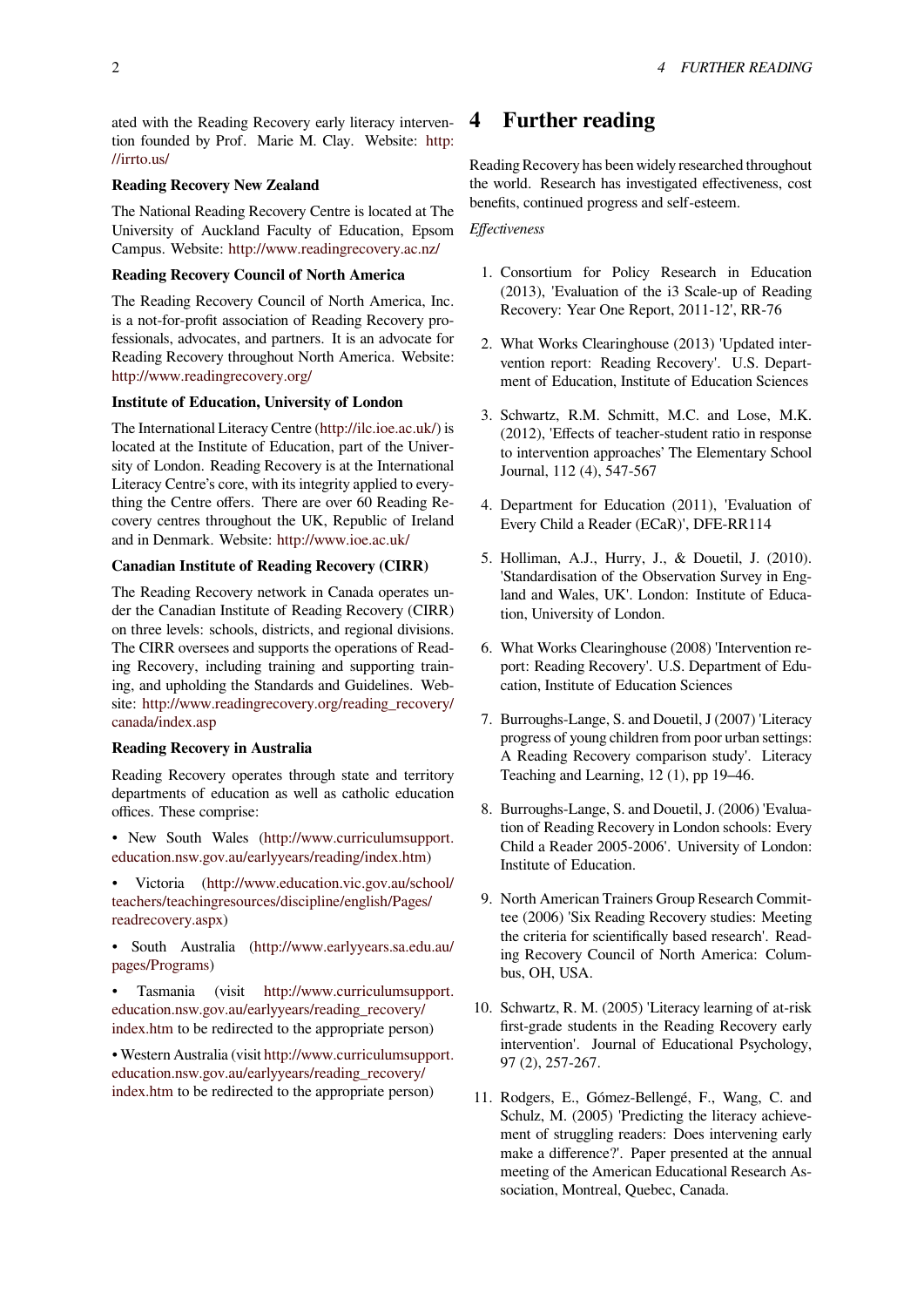- 12. D'Agostino, J.V., and Murphy, J.A. (2004) 'A meta-analysis of Reading Recovery in United States schools'. Educational Evaluation and Policy Analysis, 26 (1), 23-38.
- 13. Rodgers, E.M., Wang, C. and Gómez-Bellengé, F.X. (2004) 'Closing the literacy achievement gap with early intervention'. Paper presented at the annual meeting of the American Educational Research Association, San Diego, CA, USA.
- 14. Quay, L. C., Steele, D. C., Johnson, C. I. and Hortman, W. (2001) 'Children's achievement and personal and social development in a first-year Reading Recovery program with teachers in training'. Literacy Teaching and Learning, 5 (2), 7–25.
- 15. Schmitt, M. C., (2001) 'The development of children's strategic processing in Reading Recovery'. Reading Psychology, 22 (2), 129-151.
- 16. Ashdown, J. and Simic, O. (2000) 'Is early literacy intervention effective for English language learners? Evidence from Reading Recovery'. Literacy Teaching and Learning, 5 (1), 27-42.
- 17. Neal, J.C. and Kelly, P.R. (1999) 'The success of Reading Recovery for English language learners and descubriendo la lectura for bilingual students in California'. Literacy Teaching and Learning, 4 (2), 81- 108.
- 18. Phillips, G. and Smith, P. (1997) 'Closing the gaps: Literacy for the hardest to teach'. New Zealand Council for Educational Research: Wellington, 3, 1-36.
- 19. Pinnell, G. S., Lyons, C. A., DeFord, D. E., Bryk, A. S. and Seltzer, M (1994) 'Comparing instructional models for the literacy education of high-risk first graders'. Reading Research Quarterly, 29 (1), 8-39.

#### *Continued progress*

- 1. Hurry, J. (2012) 'The impact of Reading Recovery five years after intervention'. University of London: Institute of Education.
- 2. Hurry, J. and Holliman, A. (2009) 'The impact of Reading Recovery three years after intervention'. University of London: Institute of Education.
- 3. Burroughs-Lange, S. (2008) 'Comparison of literacy progress of young children in London schools: A Reading Recovery follow up study'. University of London: Institute of Education.
- 4. Hurry, J. and Sylva, K. (2007) 'Long-term outcomes of early reading intervention'. Journal of Reading Research, 30 (3), 227-248.
- 5. Schmitt, M.C. and Gregory, A.E. (2005) 'The Impact of an early literacy intervention: Where are the children now?'. Literacy Teaching and Learning, 10 (1), 1-20.
- 6. Briggs, C. and Young, B.K. (2003) 'Does Reading Recovery work in Kansas? A retrospective longitudinal study of sustained effects'. Journal of Reading Recovery, 3 (1), 59-64.
- 7. Askew, B.J., Kaye, E., Frasier, D.F., Mobasher, M., Anderson, N. and Rodriguez, Y.G. (2002) 'Making a case for prevention in education'. Literacy Teaching and Learning, 6 (2), 43-73.
- 8. Moore, M. and Wade, B. (1998) 'Reading and comprehension: A longitudinal study of ex-Reading Recovery students'. Educational Studies, 24 (2), 195- 203.
- 9. Rowe, K. J. (1995) 'Factors affecting children's progress in reading: Key findings from a longitudinal study'. Literacy Teaching and Learning, 1 (2), 57-110.
- 10. Askew, B. J. and Frasier, D. F. (1994) 'Sustained effects of Reading Recovery intervention on the cognitive behaviors of second-grade children and the perceptions of their teachers'. Literacy, Teaching and Learning, 1 (1), 87-107.

#### *Self-esteem*

- 1. Department for Education (2011), 'Evaluation of Every Child a Reader (ECaR)', DFE-RR114
- 2. Burroughs-Lange, S. and Douetil, J (2007) 'Literacy progress of young children from poor urban settings: A Reading Recovery comparison study'. Literacy Teaching and Learning, 12 (1), pp 19–46.
- 3. Burroughs-Lange, S. and Douetil, J. (2006) 'Evaluation of Reading Recovery in London schools: Every Child a Reader 2005-2006'. University of London: Institute of Education.
- 4. Hummel-Rossi, B & Ashdown, J (2006) 'An investigation of reciprocal effects: Literacy achievement and self-beliefs in first grade children'. International Journal of Learning, 12 (10), 269-276.
- 5. Rumbaugh, W. and Brown, C. (2000) 'The impact of Reading Recovery participation on students' selfconcepts'. Reading Psychology, 21 (1), 13-30.
- 6. Cohen, S.G., McDonnell, G. and Osborn, B. (1989) 'Self-perceptions of at-risk and high achieving readers: Beyond Reading Recovery achievement data'. In McCormick, S. and Zutell, J. (eds), Cognitive and social perspectives for literacy research and instruction: Thirty-eighth yearbook of the national reading conference. National Reading Conference: Chicago, IL, USA.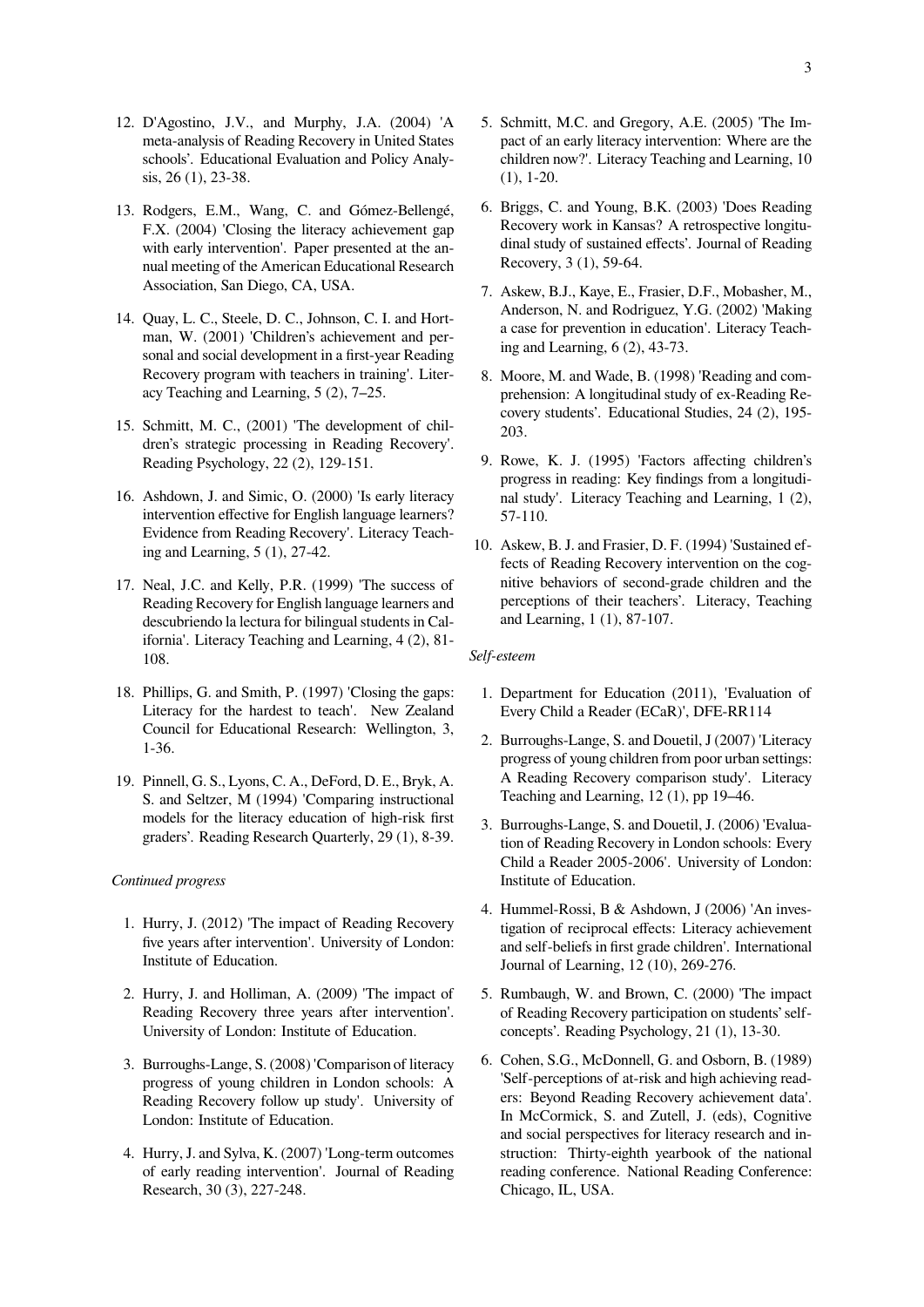- 1. What Works Clearinghouse (2013) 'Updated intervention report: Reading Recovery'. U.S. Department of Education, Institute of Education Sciences
- 2. Promising Practices Network (2013) 'Programs that work: Reading Recovery' RAND Corporation
- 3. Schwartz, R. M., Hobsbaum, A., Briggs, C. and Scull, J. (2009) 'Reading Recovery and evidencebased practice: A response to Reynolds and Wheldall (2007)'. International Journal of Disability, Development and Education, 56 (1), 5-15.
- 4. What Works Clearinghouse (2008) 'Intervention report: Reading Recovery'. U.S. Department of Education, Institute of Education Sciences
- 5. Florida Center for Reading Research (2008) 'Florida Center for Reading Research: Reading Recovery'. Florida State University.
- 6. Allington, R. (2005) 'How much evidence is enough evidence?'. Journal of Reading Recovery, 4 (2), 8- 11.
- 7. Reading Recovery Council of North America (RRCNA) (2002) 'What evidence says about Reading Recovery'. Response to internet letter distributed to members of Congress in Spring 2002.
- 8. Pinnell, G.S' (2000) 'Reading Recovery: An analysis of a research-based reading intervention'. Reading Recovery Council of North America: Columbus, OH, USA.
- 9. Herman, R. and Stringfield, S. (1997) 'Ten promising programs for educating all children: Evidence of impact'. Educational Research Service: Arlington, VA, USA.
- 10. Shanahan, T. and Barr, R. (1995) 'Reading Recovery: An independent evaluation of the effects of an early instructional intervention for at-risk learners.' Reading Research Quarterly, 30 (4), 958-996.

#### *Cost effectiveness*

- 1. Schwartz, R.M. Schmitt, M.C. and Lose, M.K. (2012), 'Effects of teacher-student ratio in response to intervention approaches' The Elementary School Journal, 112 (4), 547-567
- 2. Department for Education (2011), 'Evaluation of Every Child a Reader (ECaR)', DFE-RR114
- 3. Hummel-Rossi, B & Ashdown, J (2010) 'Costeffectiveness analysis as a decision tool in selecting and implementing instructional interventions in literacy', Reading Recovery Council of North America: Columbus, OH, USA.
- 4. Gómez-Bellengé, F.X. (2007) '2005-06 national data preview: Measuring the impact of Reading Recovery'. The Journal of Reading Recovery, 6 (2), 53-56.
- 5. Ashdowne, J. and Hummel-Rossi, B. (2002) 'What is cost-effectiveness analysis?' The Journal of Reading Recovery, 2 (1), 44-46.
- 6. Gómez-Bellengé, F.X. (2002) 'Measuring the cost of Reading Recovery: A practical approach'. The Journal of Reading Recovery, 2 (1), 47-54.
- 7. Pinnell. G.S. (1997) 'Reading Recovery: A summary of research'. In Flood, J., Heath, S.B. and Lapp, D. (Eds.), Handbook of research on teaching literacy through the communicative and visual arts (sponsored by the International Reading Association). USA: New York.

### **5 See also**

*•* List of Phonics Programs

# **6 [References](https://en.wikipedia.org/wiki/List_of_Phonics_Programs)**

[1] Clay, 2005.